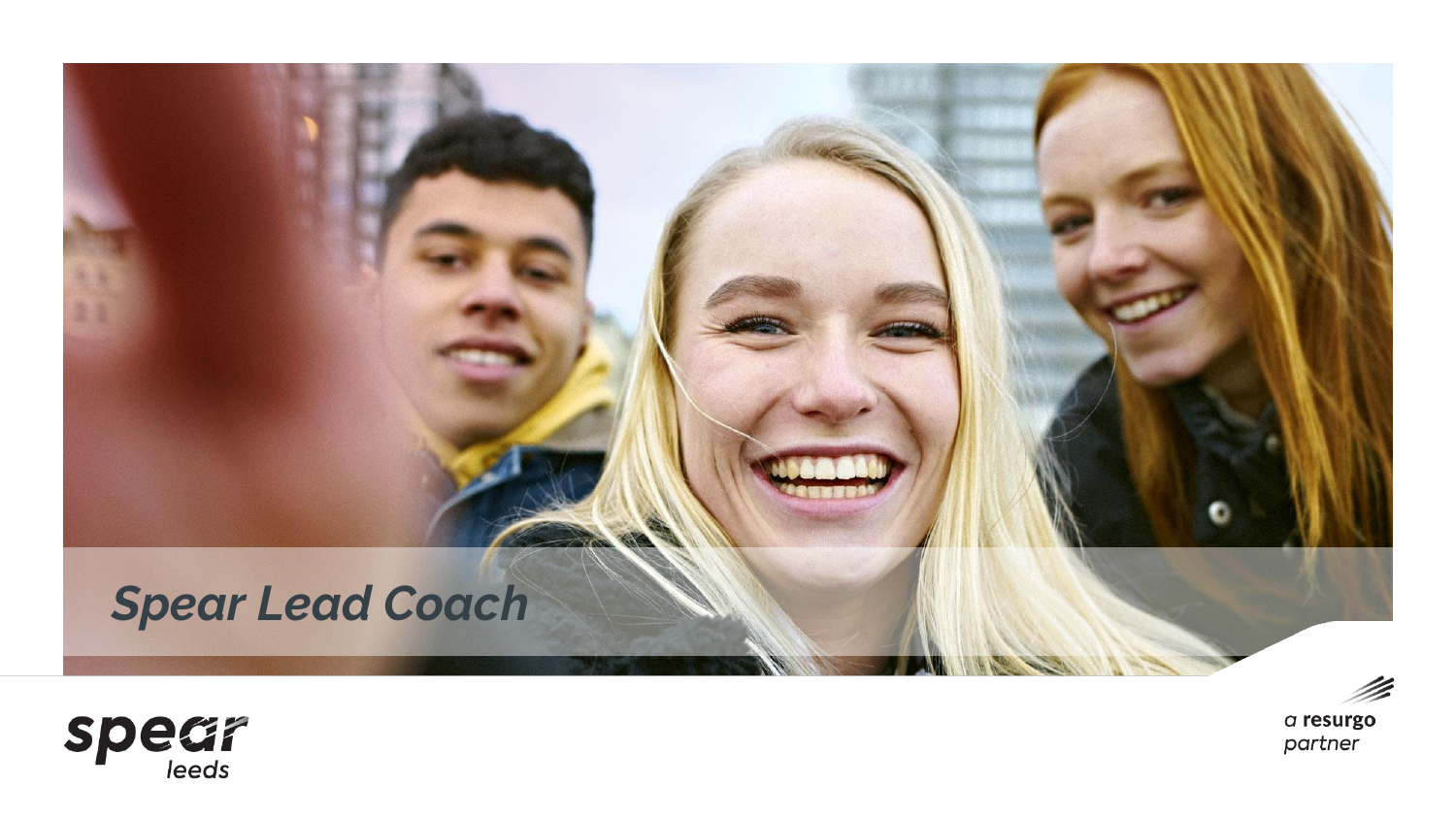# *Are you a confident and outstanding coach with a passion to work as part of the local church to transform communities?*

**If you have a heart for urban communities and seeing the direction of young people's lives radically changed, we're looking for you!**

**We are now recruiting for a Lead Employability Coach for Spear Leeds working in partnership with Bridge Community Church – an outstanding opportunity to deliver the Spear Programme, equipping and empowering unemployed 16 – 24-year-olds to overcome barriers to employment and turn their lives around by moving into sustainable work or further education.**

Apply by filling in our simple online application form here: <https://resurgo.bamboohr.com/jobs> or sending a copy of your CV with a completed application form to [recruitment@resurgo.org.uk](mailto:recruitment@resurgo.org.uk)

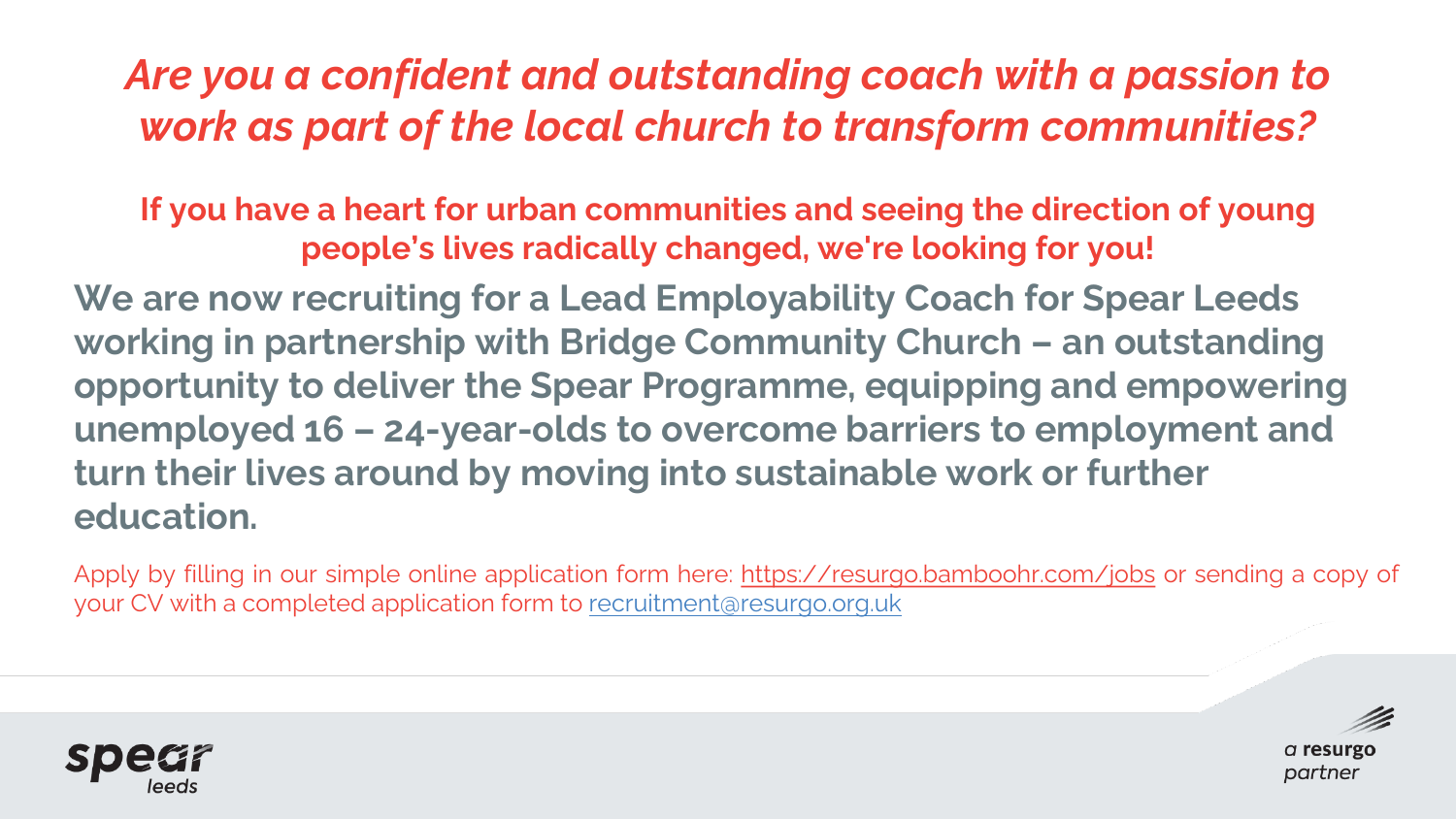# *Responsibilities*

### **Delivery of Spear Programme**

- Preparing and coaching Spear Foundation sessions and 1-1s, ensuring that young people are engaged, retained and work-ready by the end of this initial phase of the programme.
- Building relationships with young people and managing culture and attitudes in the training room.
- Adapting the Spear coaching material according to the needs of the Trainees and managing behaviour effectively.

### **Delivery of Spear Career**

• Delivering Spear Career sessions on a weekly basis and finding creative ways of developing ongoing relationships with Spear Trainees. This includes running application workshops with past Trainees as well as maintaining records and reporting on statistics.

#### **Training the Graduate Coach**

• Contributing towards the training and developing of the Graduate Coach by modelling excellent coaching in the Training Room and giving regular feedback.

#### **Trainee recruitment**

• Developing relationships with Job Centres and local referral agencies to ensure that the maximum number of Spear Trainees are enrolled on each programme. This involves liaising with referral agencies, active face-to-face recruitment and monitoring recruitment statistics.

#### **Continuous professional development**

• Continually engaging in professional development, including being part of Resurgo's wider coaching programmes and supporting the Coaching Managers with overall team training and development.

#### **Active participation in and support for church team and mission**

• As the Spear programme is run in partnership with a local church, you will need to ensure you establish a strong personal presence at the church to develop the engagement and backing of church members, and help build a strong network of supporters for the Spear programme. As part of this you may be asked to speak at church/events, and contribute to prayer meetings as per Resurgo's Christian ethos and the mission of the church.